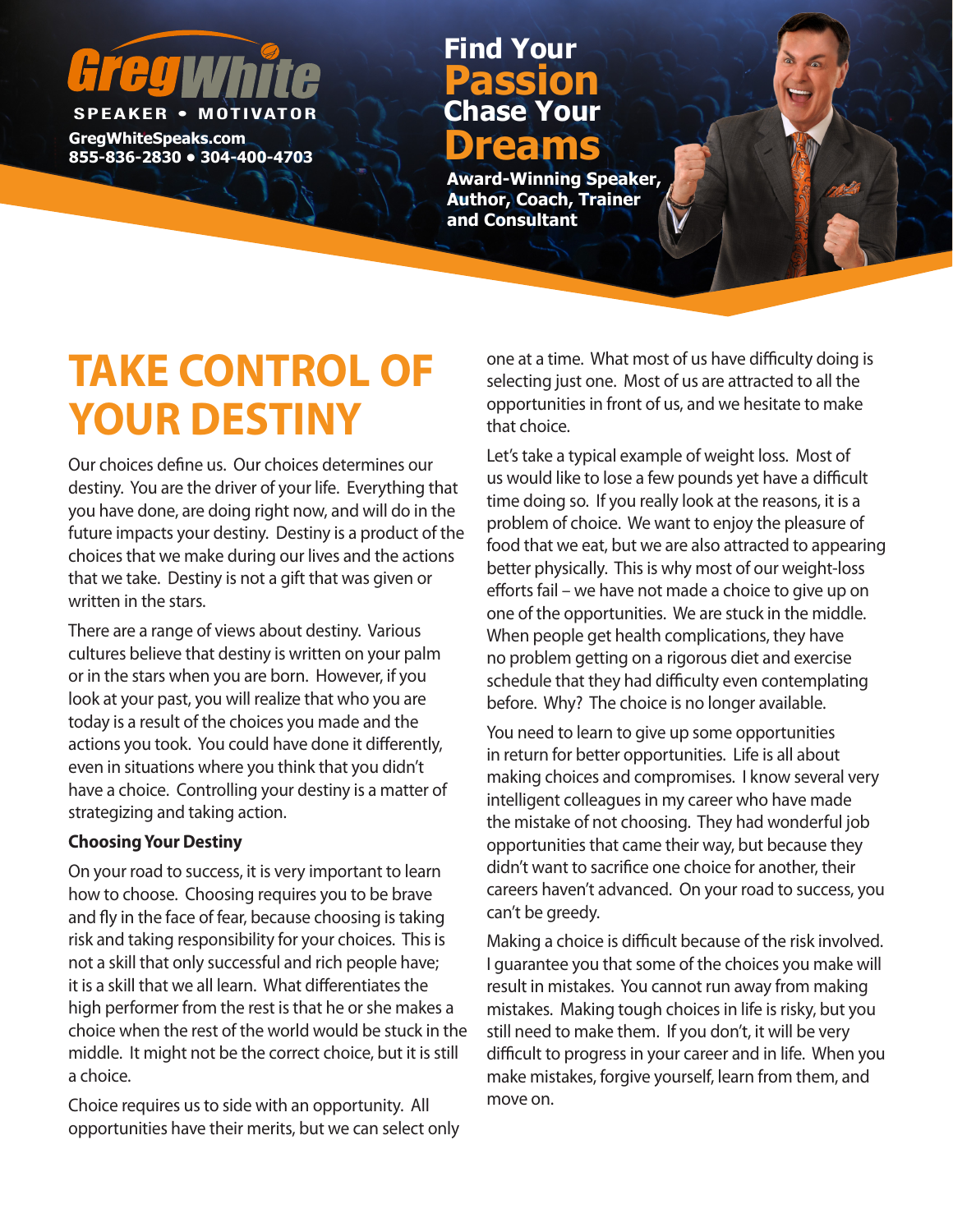

#### **Destiny Is Within Your Reach**

Destiny is the outcome of all the decisions and actions we take. The word "destiny" has the same root as "destination." Your destiny could be anything from achieving a single dream to being somebody that you want to be. Destiny is the ultimate destination. It is the outcome of the sequence of events in your life. Nobody knows whether your destiny is written in the stars or some secret book. However, based on my experience, it is something that is completely within our control.

Your journey to your final destination is filled with moments when you need to make decisions and take action. These are what I call junctions. At each junction, you can take action to change the course or stay on the current path. The moment you take action, you shift toward your desired destination. But that desired destination might not be where your current path is leading. These junctions are opportunities; pay close attention to them. It is very easy to miss a junction. We miss so many junctions every day in our lives, without recognizing them for what they are.

Choices, ideas, and desires are the first steps toward your destiny. They give us direction and guidance. Without knowing where to go and what direction to take, you cannot start. However, without action, you would be sitting in the same place. Many people have great ideas, but very few actually take the steps to implement their ideas. To be successful, you need to take action and implement your ideas.

A journey to the moon starts with a first step out of your house. You have to take action to implement that next thing that will move you one step closer to your destination.

Telling you to take action is easy, but taking action in reality is difficult. Let's discuss what I mean by taking action. Taking action means being committed to doing something about your destiny. We either can live in a dream or take action to make that dream come true. The choice is yours. When we make a commitment to ourselves, we're making a promise. Being committed and making promises to ourselves means exerting effort toward our destiny. As simple as it sounds, making an effort is difficult. It requires us to think and go out of our

way. However, it is a choice that we make. We have to consciously make a choice to put forth effort and make a commitment.

Once you make a commitment, you need to strive to make your dreams happen. You need to make sacrifices and give yourself completely to achieve your destiny. That is what commitment requires us to do. A lot of us are not willing to do this, which is why our destinies remain only dreams.

To achieve your destiny, you need to define what it looks like and have a strategy to achieve it. The first step toward achieving your destiny is to give detailed thought to your goals and the path you are going to take to achieve them. Most of the time, we hesitate to give thought to anything, feeling that our ideas might not be adequate. As a result, we sit in limbo, and destiny becomes only a dream. You need to break down your goals and have a detailed idea on how to achieve them.

Of course, many reasons keep us from taking action toward our destinies. I could say that I don't have time, or I don't have the resources or the skills. But, if you really boil down these reasons, they are really excuses: fear and laziness.

There are many forms of fear. Fear of being inadequate, fear of the unknown, fear of change, fear of confrontation and the list goes on. Whatever form it is, it is the same feeling, and this feeling will stop you dead in your tracks. We often don't admit that we are fearful. Though subconsciously we are fearful, we give other reasons for lack of action. Being truthful to yourself and searching deep within yourself will reveal that most of the reasons that you give for not taking action have the same common denominator. All of us have fear, but you can choose to move forward despite the fears that you have. You have to overcome your fears for you to be successful.

Laziness is the other factor that keeps us from success. It is human nature to be lazy. We all need rest, and we all need to be lazy. Making an effort to be successful is against the concept of laziness. Yet we need to overcome the laziness in us to be successful and to achieve our goals. Again, it is a choice. Similar to fear, most of us don't want to admit that we are lazy. But,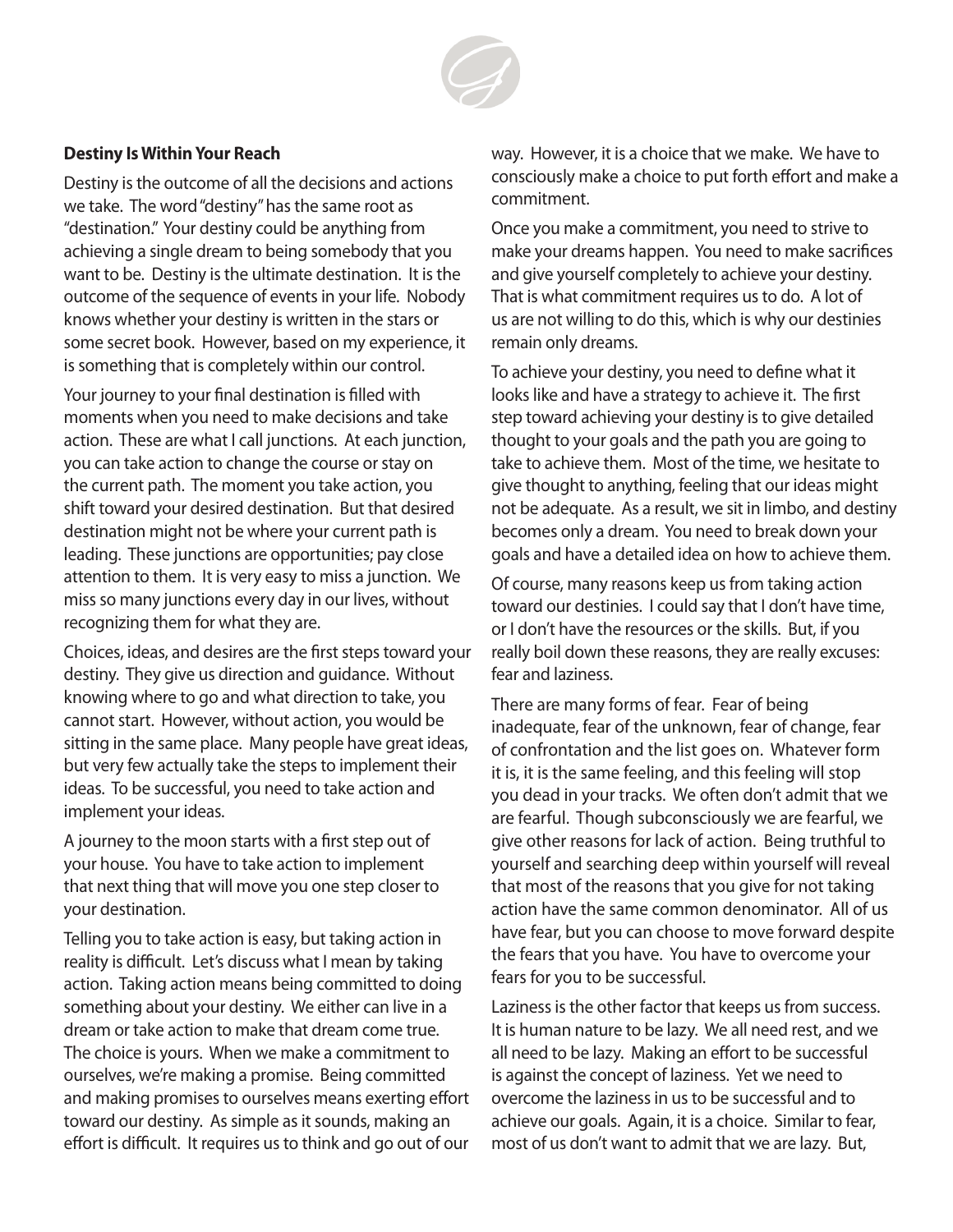

once you identify what is keeping you away from your success, you can make a choice to overcome it.

When you make excuses, you give yourself reasons not to take the road less traveled. Excuses provide a good feeling about the wrong choices that we make. Every time you give yourself an excuse, you subconsciously reinforce taking the easy way out. My advice is, rather than giving an excuse, learn to manage the situation, take responsibility, make a choice, and take action. Don't give yourself excuses for not taking action. Discipline yourself, and do it despite what you feel.

Let's say the only reason you can't complete your master's degree is that you don't have time – you're a single parent with three children and a tough job. You could learn time management as the first step. By learning to manage your time, you could get creative. For example, you could find a babysitter to look after your children for two hours a day. If you do not have the finances to pay a babysitter, find a high school student who needs volunteer hours. Prioritize what you have to do.

#### **Myths About Destiny**

There are many myths about destiny. People can get very superstitious about it. Some believe that their destiny is written in the stars. Based on this myth, our destinies depend on the position of the constellations at the time we were born. For thousands of years, people have believed in this myth. Another interesting myth says that your destiny is written on your palm. It is also a well-developed subject that tries to read your destiny according to the lines on your hand.

If we accept the premise that destiny is predetermined, simple logic says that you don't have to do anything in life. You would simply become who you are destined to be. This would also indicate that we as humans don't have choices in our lives, which is not the case. If we didn't have choices, we wouldn't be human. The rest of the living organisms are unable to make a choice. Therefore, destiny is simply a product of your choices and actions.

#### **A Mathematical Equation**

All of us know about mathematical equations. They have two components: factors and an end result. The end result is a product of different factors. Depending on which factors are in the equation, the end result can differ.

Destiny is the same concept. It is a product of various factors in our lives. Most of the time, we associate the outcome with only one or two factors. We rarely think that there might be several factors influencing the outcome. It is your understanding of the different factors that enables you to control your destiny. In life, when we have a problem, we usually try to take the first solution. However, as humans, we are born with the ability to be creative, the greatest tool we have to control our destinies. How does creativity help? Every problem has a solution. When one factor of the equation cannot be altered, another factor can help us arrive at the desired outcome.

Creativity helps us identify the other factors and determine different solutions to the problem. Before you solve a problem, you need to gather as many ideas as possible. It is a numbers game. No matter how ridiculous or great the ideas are, you need as many ideas as possible for different factors of the equation. Once you have different ideas, then you can decide on one or two ideas to solve the problem. To generate as many ideas as possible, you need to turn on your creativity. Sounds too technical? Let's bring it to real life.

#### **Controlling Your Destiny**

How do you apply this thinking to real life? It is very easy. The following process gives you an outline:

- **1. Define your destiny.** Know where you want to be in life. Do you want to be a CEO? Or do you want to be happy with what you have? Think about what result will satisfy you. However, try not to think about achieving this end result in this step. For example, if you are working in lower ranks and getting by day to day, making a million dollars might seem like a ridiculous idea in the current state. However, if you want to make a million dollars, you first need to strategize and take action. So, before you strategize, define what you want to achieve.
- **2. Strategize.** Strategize how you want to achieve it. Strategy is how you go about achieving anything